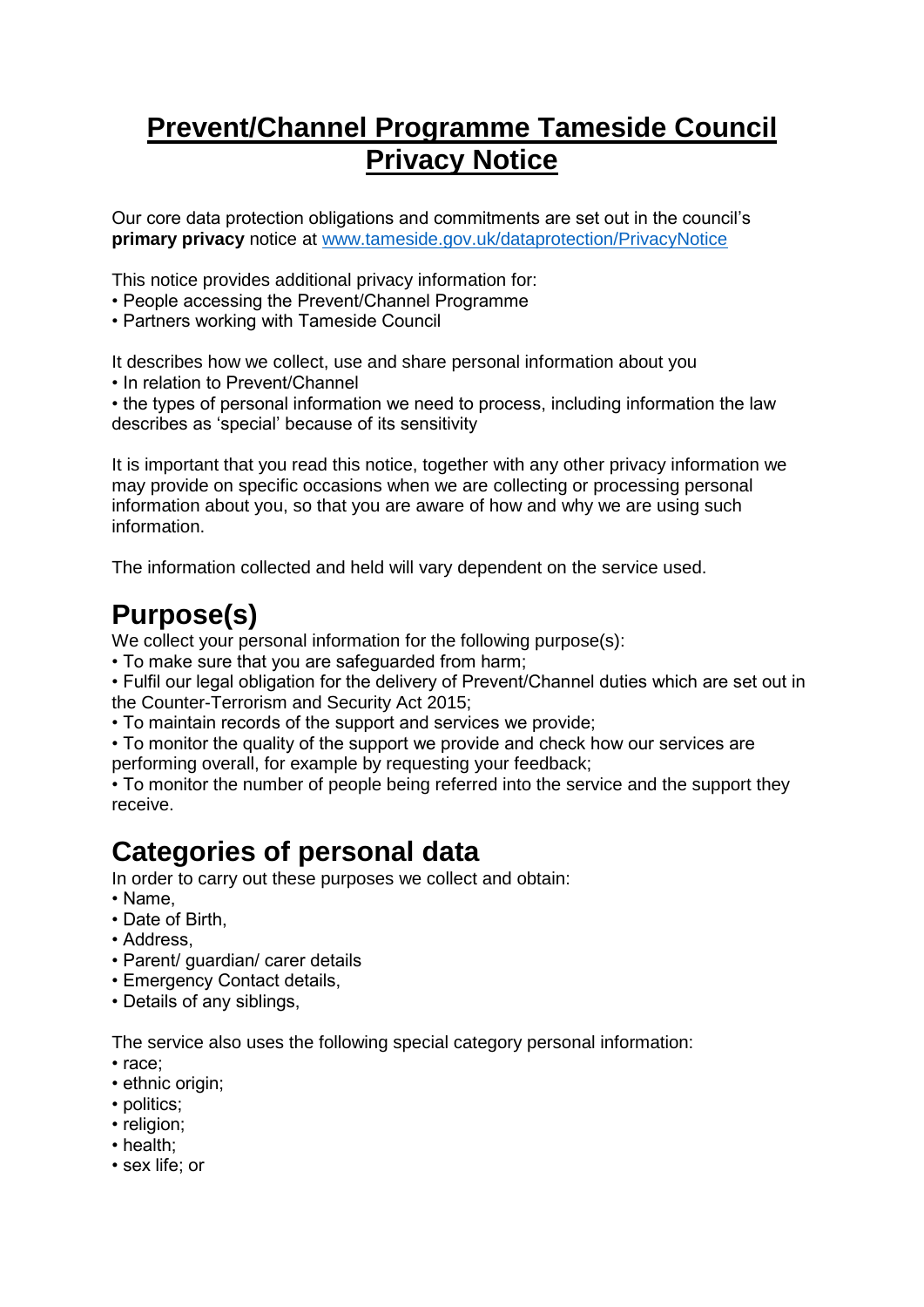• sexual orientation

### **Legal basis for processing**

The legal basis for processing your personal information is: We will only use your personal data where it is necessary in order to perform our public tasks and duties as a Local Authority (Art 6(1)(e) of the General Data Protection Regulation)

In some cases, we may be required to share your information by law (Art  $6(1)(c)$ ) or where it is necessary to protect someone in an emergency (Art 6(1)(d)). We will only use any special category personal data we hold where it is necessary to deliver social care services (Art 9(2)(h)), and where there is a substantial public interest (such as to carry out our statutory or legal duties, for the prevention of crime) (Art  $9(2)(q)$ ).

We may also need to use special category data:

- where it is necessary to protect someone in an emergency (Art 9(2)(c))
- where it is necessary for legal cases (Art 9(2)(f))
- where it is necessary for employment purposes (Art 9(2)(b)
- where it is necessary for archiving, research or statistical purposes (Art 9(2)(j))

The processing of personal data for the Prevent/Channel Programme are necessary to meet our legal obligations as set out in the Counter Terrorism and Security Act 2015. If you fail to provide certain information when requested, we may not be able to perform the contract we have entered into with you or we may be prevented from complying with our legal obligations.

### **Information sharing/recipients**

We may share personal information about you with the following types of organisations: Police, health agencies, Home Office, immigration, probation, youth offending services, other local authorities, school, college, other departments within the council, housing providers or other relevant agencies, where it is both necessary and appropriate to do so.

We will not normally share your information with organisations other than our partner organisations; however, there may be certain circumstances where we would share without consent such as where we are required to do so by law, to safeguard public safety, and in risk of harm or emergency situations. Only the minimum information for the purpose will be shared.

As well as information collected directly from you, we also obtain or receive information from other agencies and organisations including:

Police, health agencies, Home Office, immigration, probation, youth offending services, other local authorities, school, college, other departments within the council, housing providers or other relevant agencies, in order to provide our services, or to comply with legal obligations,

### **Automated Decisions**

All the decisions we make about you involve human intervention